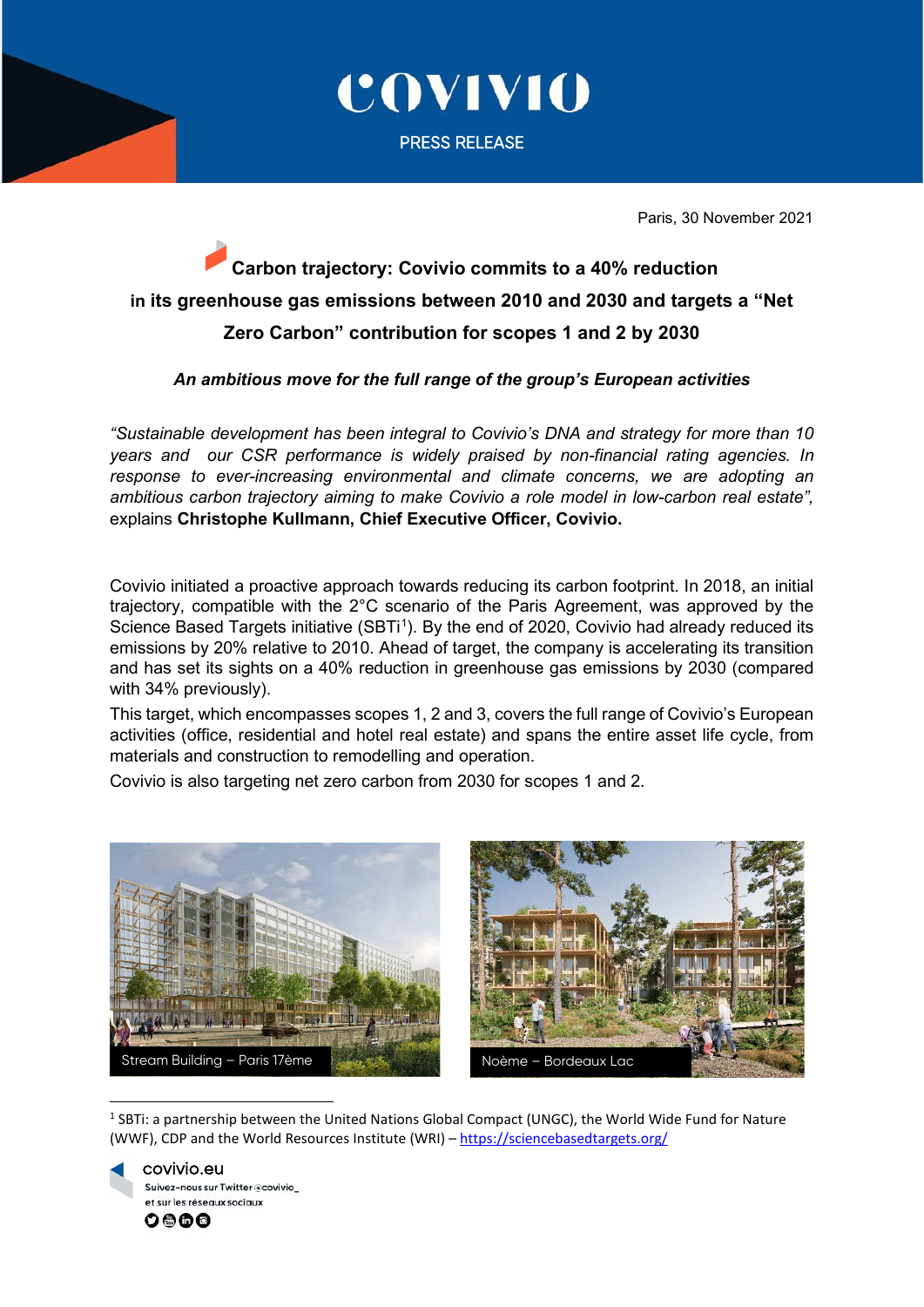# COVIVIO PRESS RELEASE

### **Carbon trajectory: 2030 targets**

hotels. **NET ZERO CARBON BY 2030** *FOR SCOPES 1 & 2* **NEW AMBITIONS FOR SCOPE 3** *ALIGNMENT WITH A " WELL BELOW 2°C" TRAJECTORY* **NEW TARGET FOR SCOPES 1, 2 AND 3 - 40%**

**>** Alignment with a 1.5°C trajectory for emissions from energy consumption in buildings occupied by Covivio's staff and common areas of multi-tenant buildings.

**>** Strategy for offsetting residual emissions.

**>** Alignment with the "Well below 2°C" scenario, i.e. a trajectory between 1.5°C and 2°C. The scope includes the construction, refurbishment and operation of the tenant areas of multi-tenant office buildings and single-let offices, residential buildings and

**>** Reduction of greenhouse gas emissions intensity per m² in Europe between 2010 and 2030 (compared with 34% previously).

*"This carbon trajectory is based on an appropriate action plan which covers all scopes: we have made a point of including all the countries where we operate and all of our products, taking into account both construction and materials. We will use all the levers we can to meet the challenges we have set ourselves",* concludes **Jean-Eric Fournier, Sustainable Development Director, Covivio.**

#### **How can these targets be achieved?**

- > **Prioritise refurbishment and tackle urban sprawl:** today, more than 50% of Covivio's new projects involve the refurbishment of existing buildings, with the aim of **"net zero land take", or even reverse land take,** to encourage biodiversity, sequester carbon and address the urban heat island effect (100% of new office development projects include green spaces). By combining the reuse of buildings with the circular economy, the use of sustainable materials and the installation of advanced systems for efficient building management, greenhouse gas emissions are reduced throughout the life cycle of the asset.
- > **Committing to low-carbon construction on a European scale-:** Covivio has commissioned the CSTB<sup>[2](#page-1-0)</sup> to produce LCA (Life Cycle Analysis) specifications. These will foster a low-carbon construction approach within the group, drawing on the French experience of BBCA-certified projects<sup>[3](#page-1-1)</sup>. The Thaïs building in Levallois-Perret was the first Covivio building to be certified back in 2017. Improving how we measure the carbon footprint of our operations is key to achieving the 1.5°C trajectory.

<span id="page-1-1"></span><sup>&</sup>lt;sup>3</sup> BBCA: Bâtiment Bas Carbone (low-carbon building certification) - [https://www.batimentbascarbone.org/label](https://www.batimentbascarbone.org/label-bbca/)[bbca/](https://www.batimentbascarbone.org/label-bbca/)





<span id="page-1-0"></span><sup>&</sup>lt;sup>2</sup> CSTB: Centre Scientifique et Technique du Bâtiment (French Scientific and Technical Center for Building) – <http://www.cstb.fr/en/>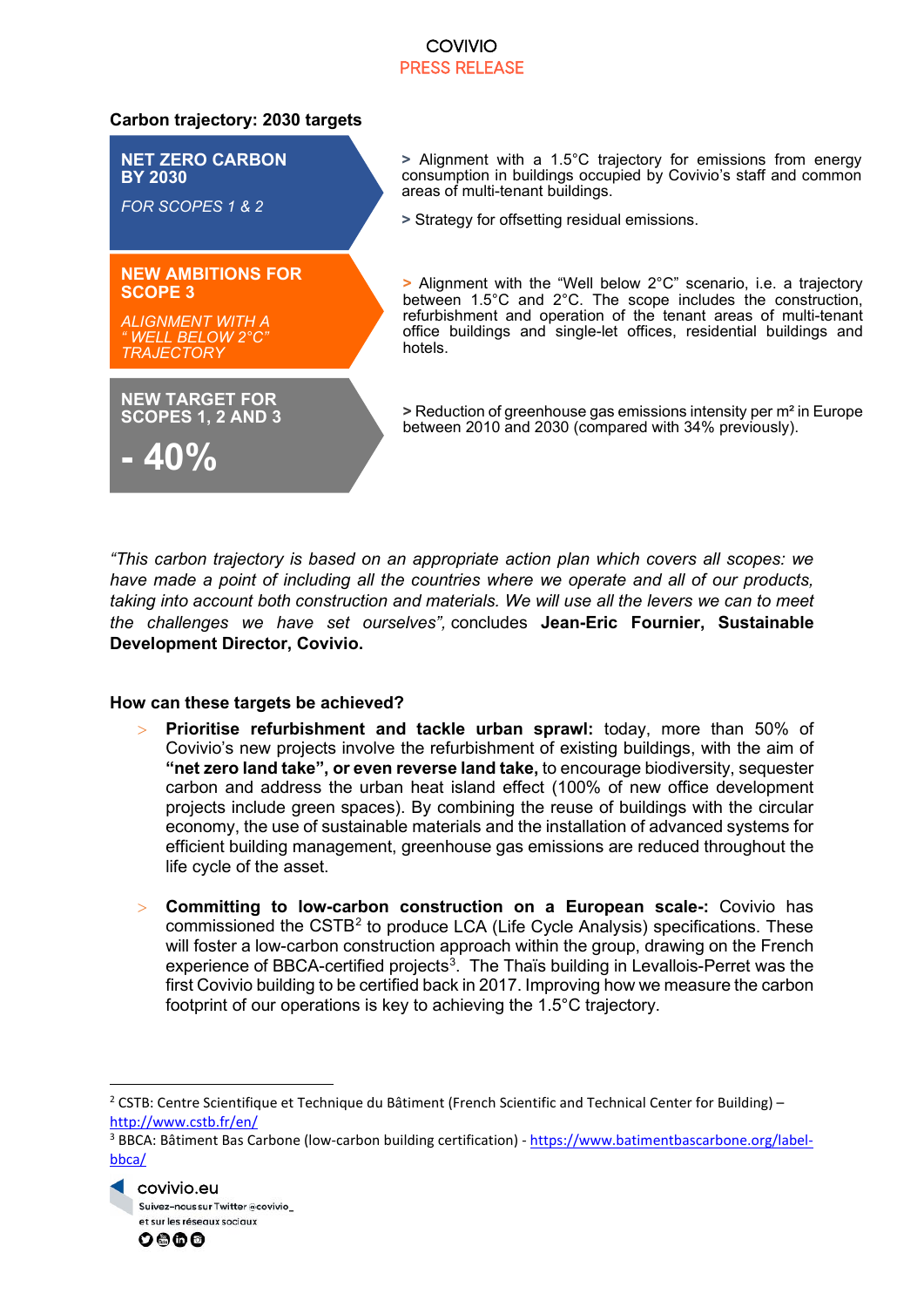#### COVIVIO PRESS RELEASE

- > Providing **new tools:** two tools developed in 2020 in association with the CSTB allow us to monitor the actual performance of the portfolio relative to the 2°C trajectory. The first tool relates to construction and refurbishment, in the form of an "Express LCA"[4](#page-2-0) which measures the impact of the chosen construction materials and techniques on the carbon footprint of a development during the project's upstream phase. The second tool covers the operational phase and calculates the financial and carbon impact of the energy efficiency improvements made to the portfolio.
- > **Encouraging the use of renewable energy:** Covivio installs the appropriate systems for its development projects (solar power, geothermal energy, etc.). By 2030, it plans to supply 100% of its directly managed commercial properties with renewable electricity (compared with 61% at end-2020), while raising awareness about the issue among its tenants for tenant areas.
- > **With a responsible purchasing policy** in place since 2011 for its suppliers and a **strong partnership strategy with its tenants,** Covivio is rallying all stakeholders to together make climate transition a success.
- $>$  Lastly, by engaging in initiatives such as Alliance HQE-GBC[5](#page-2-1), BBCA $^6$  $^6$ , SEKOYA $^7$  $^7$  and the hub for low-carbon specifiers (Hub des Prescripteurs bas carbone)<sup>[8](#page-2-4)</sup>, Covivio is **developing its expertise in low-carbon construction and management** to support its 10-year vision.

<span id="page-2-4"></span><sup>8</sup> <https://www.ifpeb.fr/2019/11/25/hub-de-prescripteurs-bas-carbone/>





<span id="page-2-0"></span><sup>4</sup> LCA – Life Cycle Analysis

<span id="page-2-1"></span><sup>5</sup> <http://www.hqegbc.org/home/>

<span id="page-2-2"></span><sup>6</sup> <https://www.batimentbascarbone.org/>

<span id="page-2-3"></span><sup>7</sup> <https://www.sekoyacarbonclimate.com/>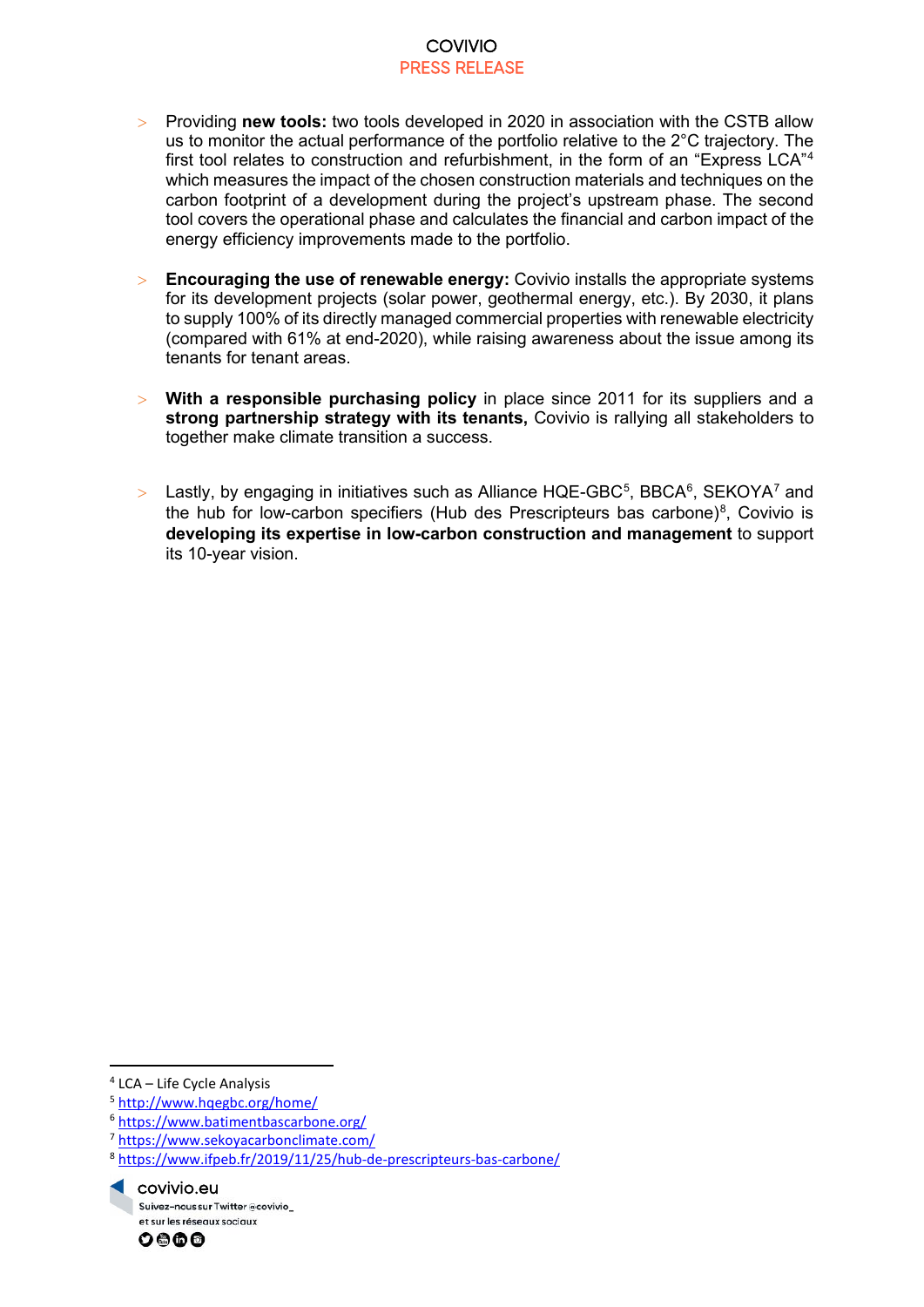#### COVIVIO PRESS RELEASE

#### **Practical applications to our projects**

#### > **Stream Building – Paris 17ème:**

- $\circ$  A 15,700 m<sup>2</sup> eight-storey building comprising offices, a hotel, retail space and a rooftop terrace
- o A reversible project designed for a recyclable and sustainable building ecosystem
- o PCA-Stream architecture developed in association with Hines
- o A landmark building for environmental innovation:
	- Timber/concrete construction, which optimises its carbon footprint and supports the local value chain
	- 3,500  $\text{m}^3$  of timber, capable of storing around 3,500 tonnes of  $\text{CO}_2$
	- A lower energy cost than any other construction material over its life cycle: twice as less as concrete, five times less than cement and 130 times less than steel
	- 500 m² of energy-efficient rooftop solar panels, generating around 60 MWh of electricity per year
	- Green walls and terraces
- o Certification and accreditation: BBCA, Effinergie+, HQE tertiaire Exceptionnel, BREEAM Excellent, CPEDD, E+C-

#### > **Noème – Bordeaux Lac:**

- $\circ$  Redevelopment of the former IBM headquarters as a 45,000 m<sup>2</sup> urban quarter
- $\circ$  Mixed residential use divided into six blocks comprising different types of dwelling (700 housing units): serviced retirement apartments, co-living apartments and family housing
- $\circ$  More than 33,000 m<sup>2</sup> of landscaped areas: 60% of outdoor space and 40% of green space > reclaiming areas following the demolition of existing buildings and the planting of 240 trees
- o Improving biodiversity: native plants, recycling of green waste, composting, beehives, etc.
- o A project with virtuous construction methods: decarbonised concrete throughout the quarter, mixed timber construction, outside spaces, timber cladding, earthen construction, etc.
- o Reuse of demolition materials in future construction projects
- o Use of biosourced and geosourced materials: external wood-fibre insulation, internal partition walls on the ground floor constructed from unfired clay bricks, timber-framed external walls, etc.
- o Materials with a short supply chain: public footpaths in Tarn granite, esplanades in Bordeaux clay paving, retail plazas in Gascony sandstone, private terraces with wooden decking built using pine from the Landes forest

Beyond the carbon trajectory, Covivio's CSR strategy as a whole is recognised by the main rating agencies, access the [latest press release here.](https://www.covivio.eu/en/2021/11/29/esg-rating-covivio-positioned-as-sector-leader-by-sp-global-and-v-e/)

covivio.eu Suivez-nous sur Twitter @covivio\_ et sur les réseaux sociaux  $\circ$ eoo